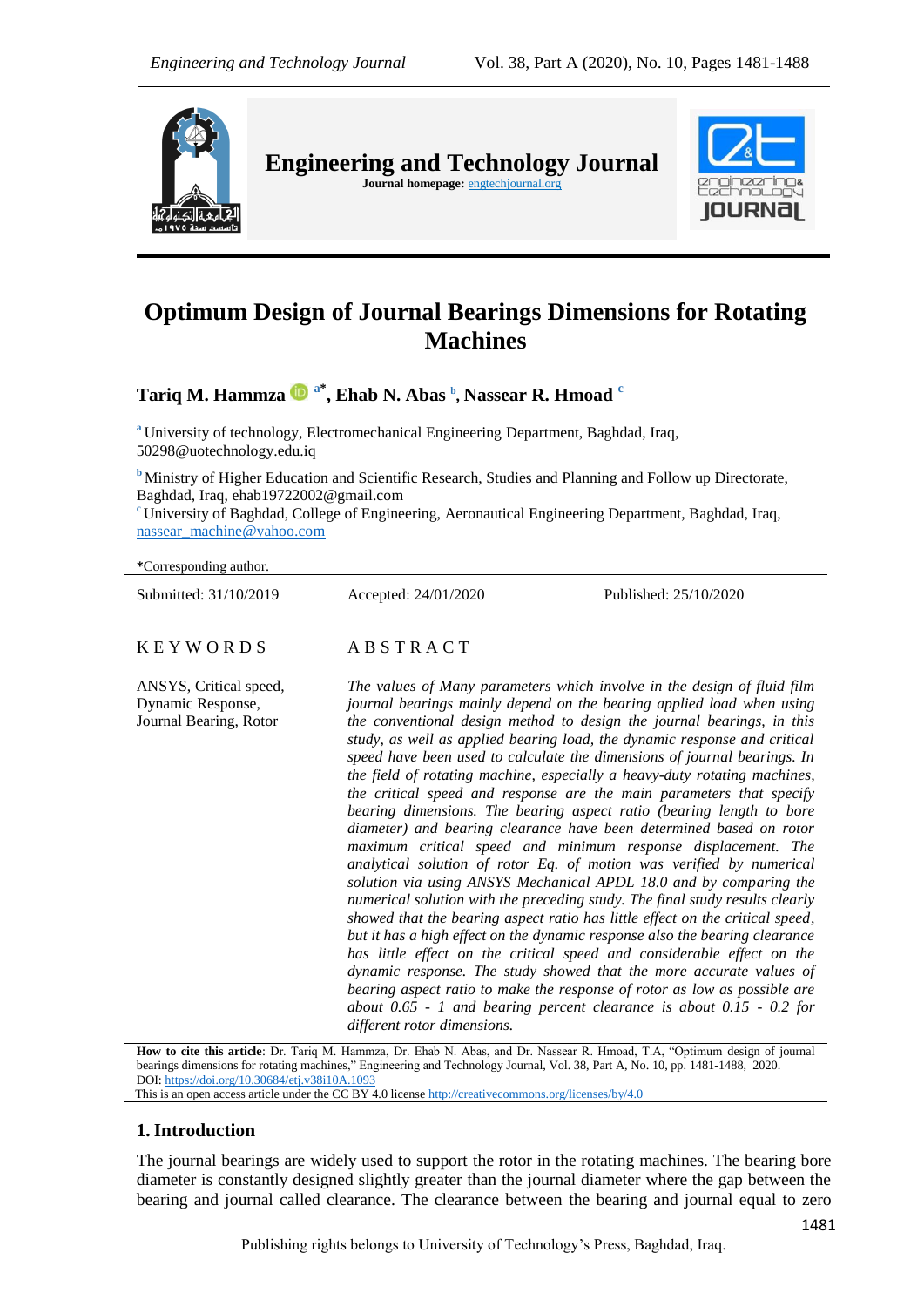when the rotor at rest state, that means the journal (shaft of the rotor) directly contacts with bearing internal surface. The bearing clearance is increased when the lubrication oil with specified pressure and a certain temperature is constantly supplied to the journal bearing. Due to the lubrication oil adhesiveness, once the rotor starts to rotate and the lube oil layer becomes close-fitting on the journal as well as rotates with him. When the lubricant oil pressure is becoming high enough to equilibrium the acting rotor force on the bearing so that the rotor is lifted from the lubricant oil film. The reaction forces which arise due to dynamic coefficients of the bearing are depending on the lubricant oil as well as the clearance and aspect ratio (bearing length to bore diameter) of supporting bearings [1] so that this study will concern on the clearance and aspect ratio of supporting bearings. Since the material of the rotor cannot be uniform definitely, and deviations are unavoidable during the installation, there is a specified deviation between the rotor rotation center and its gravity center. Thus, unavoidable vibrations during the rotation are appearing. Rotor like any object has its vibration natural frequency. In the process of the rotor rising speed, when the rotational speed rises to amount merely synchronous with a vibration natural frequency of the rotor, at this state, the rotor will experience strong vibrations. When the rotor speed is coinciding with its vibration natural frequency, the rotor will generate the spin speed with intense vibrations which called the rotor critical speed. The rotor critical speed is the rotating speed of the rotor at the maximum response and it is of course occurring at the natural frequency. [2] If the rotor rotates at the critical speed for the long term, the vibration may be increasing gradually therefore the journal bearings which support the rotor will bear suffer dynamic loads, and this state leading to bearing damage. The rotor dynamic deflection becomes considerable with approaching the rotating critical speed. [3]

The rotating system dynamic behavior is strongly affected by several parameters such as rotor shaft stiffness and mass distribution, inertial properties of the rigid disk, support bearing locations, and dynamic coefficients. So that many researchers concerned on the study the rotor dynamic to determine best dynamic parameters of the rotor to get rotor system with high stability, high critical speed, low response displacement, and lightweight, Reinhard and Nils [4], investigated the rotors optimal design with respect to the bearing stiffness, discs diameters, positions of bearings and discs, Hamit et al. [5] used the genetic algorithm method in developing optimum design procedures for tilting pad bearing. Leonid et al. [6] studied the optimal design of hydrodynamic journal bearing for intermediate induction motors based on the rotor dynamics analyses. Several plain cylindrical journal bearings with a different configuration have been considered to select the most suitable design for the induction motor application. Satoshi et al. [7] carried out a unique test for various types of large hydrodynamic journal bearings by utilizing an equivalent big rotor to determine the oil film profile, temperature, and pressure along the surface of each pad and the values of pad vibrations under rotating state. [Stocki](https://www.sciencedirect.com/science/article/pii/S0888327011003128#!) et al. [8] determined the optimal balance between admissible rotor bending flexibility and reducing the weight of rotor shaft to get a robust design for a rotor-bearing system based on high critical speed and low response displacement. Zi et al. [9] proposed an optimization method for the rotor vibration absorbers to estimate the best parameters of a rotor vibration absorber with better vibration damping performance. The main objectives of this study are to estimate the optimal dimensions of journal bearing which used in rotating machines based on the suitable response and critical speed. The response displacement and thus critical speed are influenced by the dynamic coefficients of journal bearing and these coefficients depending on the geometrical bearing dimension such as clearance and aspect ratio (the ratio of bearing length to the bearing diameter) as well as the rotating speed of the rotor and lubricant oil viscosity and since this study is concerned with estimating the optimal dimensions of journal bearings, the effect of viscosity of lubricating fluid was not taken into consideration in this study.

### **2. Critical speed and response displacement**

The critical speed of the rotor always should be higher or lower than the speed of the equipment to be rotated by more than 15% of its working speed to guarantee the safe unit operation [10]**,** the values of the bearing clearance and aspect ratio are depending on the appropriate values of critical speed and response displacement of the rotor, so that firstly the critical speed and response of the rotor must be calculated. The critical speed and response of the rotor can be calculated via the solution of Eq. of motion of rotor support on the journal bearings and the journal bearings represent by eight dynamic coefficients, the solution of Eq. of motion as follows: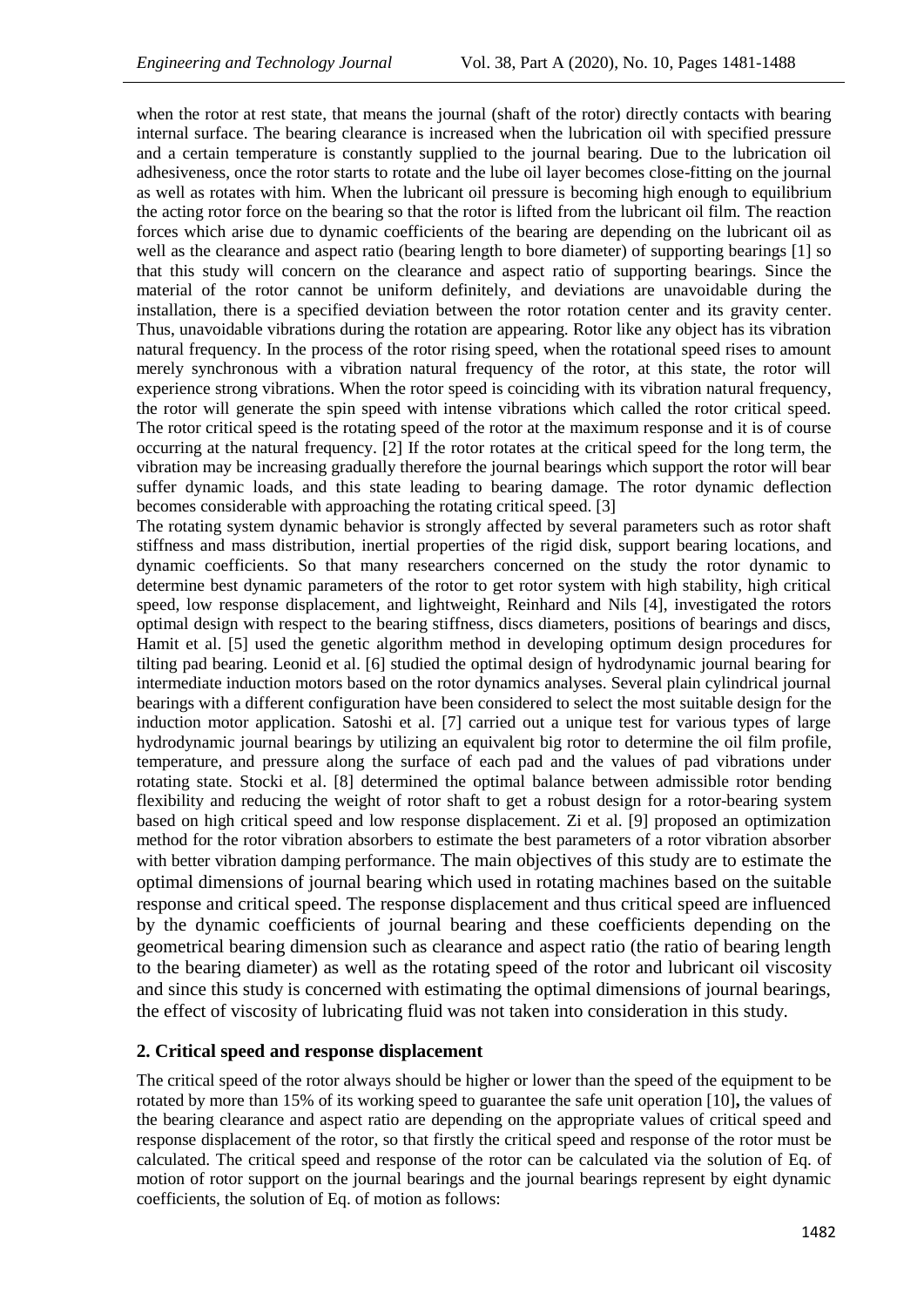$M\ddot{x} + K(x - x_i) = mu\Omega^2$  $\cos \Omega t$  (1)  $M\ddot{y} + K(y - y_i) = mu\Omega^2 s$ 

Where  $(x)$  and  $(y)$  are the rotor disk position,  $(x_i)$  and  $(y_i)$  are the journal center position in the journal bearing,  $(mu\Omega^2 \cos \Omega t, mu\Omega^2 \sin \Omega t)$  are the,  $(x)$  and  $(y)$  unbalance forces due to unbalance mass (m),  $(u)$  unbalance mass eccentricity and  $(M)$  is the total mass of disk plus percent of shaft mass [11],  $(M = disk \, mass + \frac{1}{2})$  $\frac{17}{35}$  rotor s $\Box$ aft mass), the relation between rotor shaft stiffness and bearing reaction forces  $(F_{ix}, F_{iy})$  as follows

$$
K(x - x_j) = 2F_{jx}
$$
  
\n
$$
K(y - y_j) = 2F_{jy}
$$
  
\nWhere,  
\n
$$
\begin{bmatrix} F_{jx} \\ F_{jy} \end{bmatrix} = \begin{bmatrix} K_{xx} & K_{xy} \\ K_{yx} & K_{yy} \end{bmatrix} \begin{bmatrix} x_j \\ y_j \end{bmatrix} + \begin{bmatrix} C_{xx} & C_{xy} \\ C_{yx} & C_{yy} \end{bmatrix} \begin{bmatrix} \dot{x}_j \\ \dot{y}_j \end{bmatrix}
$$
\n(3)

The eight dynamic coefficients of journal bearing are four stiffness coefficients and four damping coefficients as shown in Eq. (3).

The solution of Eq. (1) with takes into account Eq. (2) and Eq. (3), for harmonic motion can be written as follows;

$$
M\ddot{x} + K_{11}x + K_{12}y = mu\Omega^2 \cos \Omega t \qquad M\ddot{y} + K_{21}x + K_{22}y = mu\Omega^2 \sin \Omega t \tag{4}
$$
  
Where,

$$
K_{11} = \frac{K(K_2K_3 - K_1K_4 + KK_4)}{K_2K_3 - K_1K_4} \quad K_{12} = -\frac{K^2K_2}{K_2K_3 - K_1K_4} \quad K_{21} = -\frac{K^2K_3}{K_2K_3 - K_1K_4} \quad K_{22} = \frac{K(K_2K_3 - K_1K_4 + KK_1)}{K_2K_3 - K_1K_4}
$$
\n
$$
K_1 = K + 2(K_{xx} + i\Omega C_{xx}) \quad K_2 = 2(K_{xy} + i\Omega C_{xy})
$$
\n
$$
K_3 = 2(K_{yx} + i\Omega C_{yx}) \quad K_4 = K + 2(K_{yy} + i\Omega C_{yy})
$$

The solution of Eq. (4) is as following;

$$
x = Ae^{i\Omega t} + Be^{-i\Omega t} \qquad y = Ce^{i\Omega t} + De^{-i\Omega t}
$$

Substitute values of  $(x)$  and  $(y)$  into Eq.  $(4)$  and using the Euler formula for sine and cosine  $(\cos(\Omega t) = 1/2(e^{i\Omega t} + e^{-i\Omega t}), \sin(\Omega t) = 1/2i(e^{i\Omega t} - e^{-i\Omega t}),$  yields

$$
A = \frac{m u \Omega^{2} [i(K_{21} - m \Omega^{2}) - K_{12}]}{2i [(K_{11} - m \Omega^{2}) (K_{21} - m \Omega^{2}) - K_{12} K_{22}]} ,\qquad B = \frac{m u \Omega^{2} [i(K_{21} - m \Omega^{2}) + K_{12}]}{2i [(K_{11} - m \Omega^{2}) (K_{21} - m \Omega^{2}) - K_{12} K_{22}]} \nC = \frac{m u \Omega^{2} [K_{11} - m \Omega^{2} - iK_{22}]}{2i [(K_{11} - m \Omega^{2}) (K_{21} - m \Omega^{2}) - K_{12} K_{22}]} ,\qquad D = \frac{-m u \Omega^{2} [K_{11} - m \Omega^{2} + iK_{22}]}{2i [(K_{11} - m \Omega^{2}) (K_{21} - m \Omega^{2}) - K_{12} K_{22}]}.
$$

The rotor response due to unbalance mass can be written in the following form,

$$
r = x + iy = (A + iC)e^{i\Omega t} + (B + iD)e^{-i\Omega t} = r_f e^{i\Omega t} + r_b e^{-i\Omega t}
$$
  
Where  $r_f = (A + iC)$   $r_b = (B + iD)$  (5)

Where  $r_f$  is the forward whirl radius component in the same direction of rotor rotation and  $r_b$  is the backward whirl radius component in the reverse direction of rotation.

The maximum radius of the whirl is the maximum response of the rotor and is the large radii of the rotor elliptical orbit at disk center

 $|r|_{maj} = |r_f| + |r_b||r|_{min} = |r_f| - |r_b|$ 

Therefore, the critical speed is the rotating speed at maximum whirl radius $|r|_{maj}$ .

#### **3. Results and discussion**

The influence of bearing aspect ratio on the response displacement for various rotor shaft diameters has been studied. The dimensions of rotor shaft such as diameter and length and disk dimensions have been selected for one model depending on the dimensions of a simple rotor that has been used in [12] and the remaining models' dimensions have been selected with the same ratio of  $(Ls/Ds = 30, Hd/Ds$  $= 1$ , Dd/Ds  $= 17.5$ ), where Ls, Ds, Hd, and Dd are shaft length, shaft diameter, disk thickness, and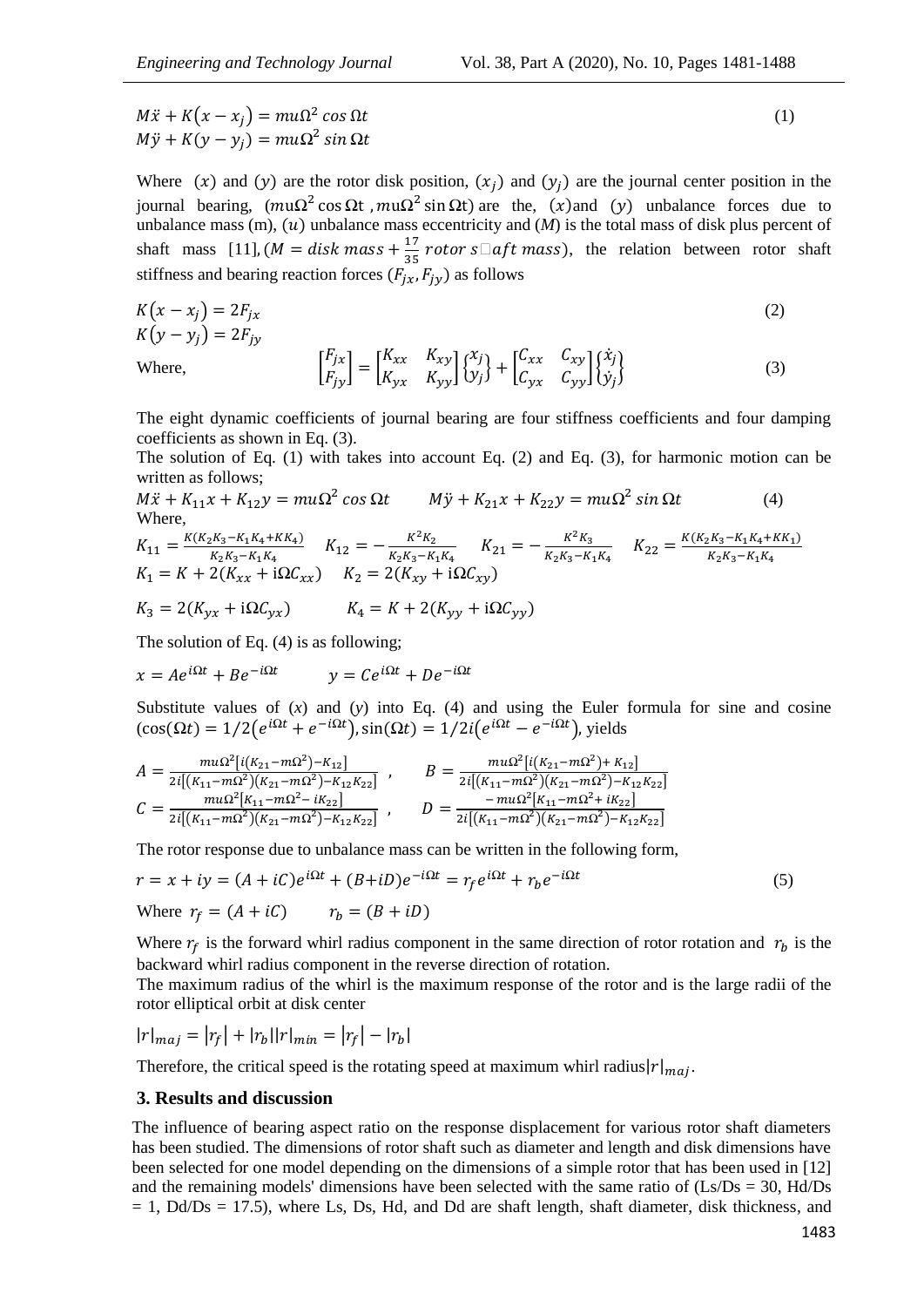disk diameter respectively. The dimensions of rotor models that have been used in this study are listed in Table 1

| Ds, mm | Ls, mm | Dd, mm | Hd, mm |
|--------|--------|--------|--------|
| 10     | 300    | 175    | 10     |
| 20     | 600    | 350    | 20     |
| 30     | 900    | 525    | 30     |
| 40     | 1200   | 700    | 40     |
| 50     | 1500   | 875    | 50     |
| 60     | 1800   | 1050   | 60     |

|  | <b>Table1: Rotor models dimensions</b> |
|--|----------------------------------------|
|  |                                        |

The finite element rotor model has been represented by using the BEAM188 element which is a two dimensions beam element. The finite element rotor model verified by comparing the unbalance response obtained from ANSYS with the unbalance response of the rotor model represented in [12], as shown in Figure 1; it is observed that the response values are very comparable. The analytical solution for unbalance response (Eq. 5), has been verified by comparing the results with the results of the finite element model which accomplished by ANSYS as in Figure 2.



**Figure 1: Unbalance response a: ANSYS software, b: [9]**



**Figure 2: Comparison between ANSYS and MATLAB results**

The best value of aspect ratio for various rotor shaft diameters depending on the response displacement is between 0.65 - 0.8, for rotor shaft diameter up to 30 mm and it is between 0.7 - 1 for rotor shaft diameter more than 30 mm, for different bearing percent clearances because the response approximately becomes constant and has the low value as shown in Figure 3.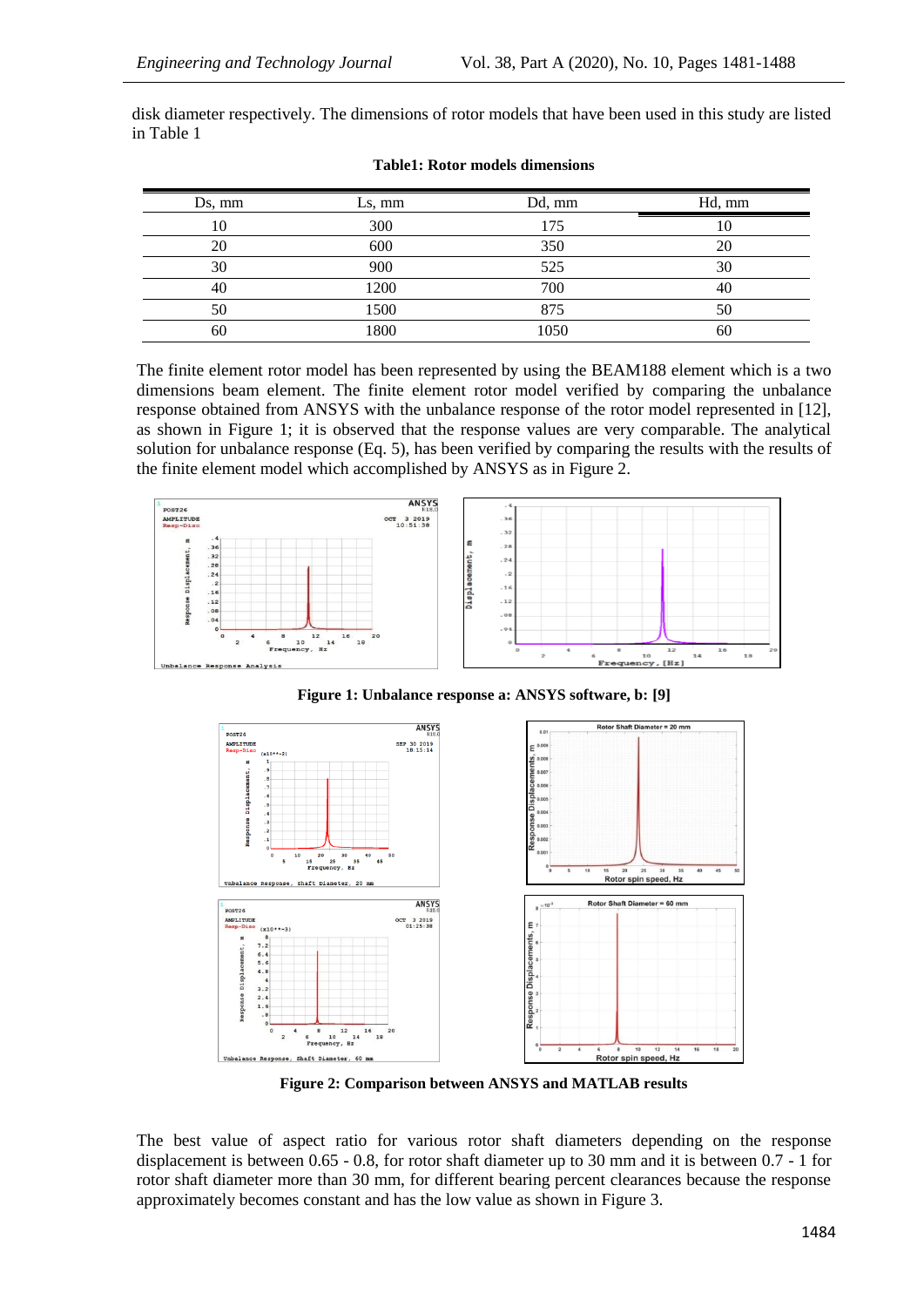

**Figure 3: Effect of bearing aspect ratio on the rotor Response displacement**

The effect of change of bearing aspect ratio on the critical speed is very small for different rotor shaft diameters as shown in Figure 4. Where the speed difference is about 7 rpm when the rotor shaft diameter is 10 mm and the difference becomes very small with the increasing of rotor diameter especially for rotor diameter 30 mm and more.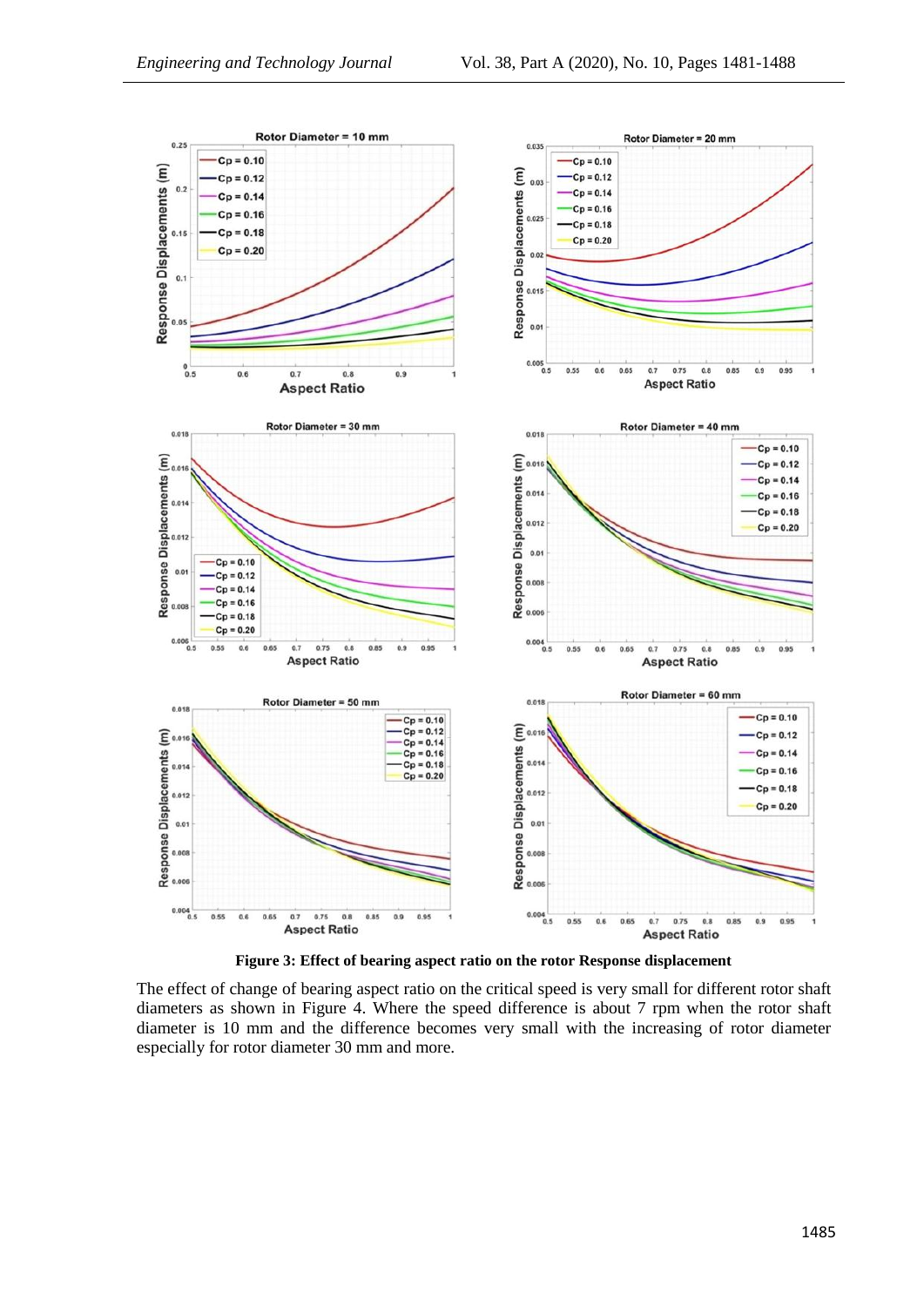

The best clearance percent of journal bearings for rotor-bearing systems is about 0.15 to 0.2 where the response displacement becomes low and the critical speed is approximately constant for different bearing clearance percent as shown in Figure 5, and Table 2 and Table 3. The decrease in the response of the rotor with the increase in the bearing clearance is to increases of a lubricant oil amount which of course will increase the damping effect in the rotor system. The increasing of damping coefficients due to the increase of lubricant oil amount has no effect on the critical speed because it depends on the location of the maximum response that not affect due to increase of damping coefficients.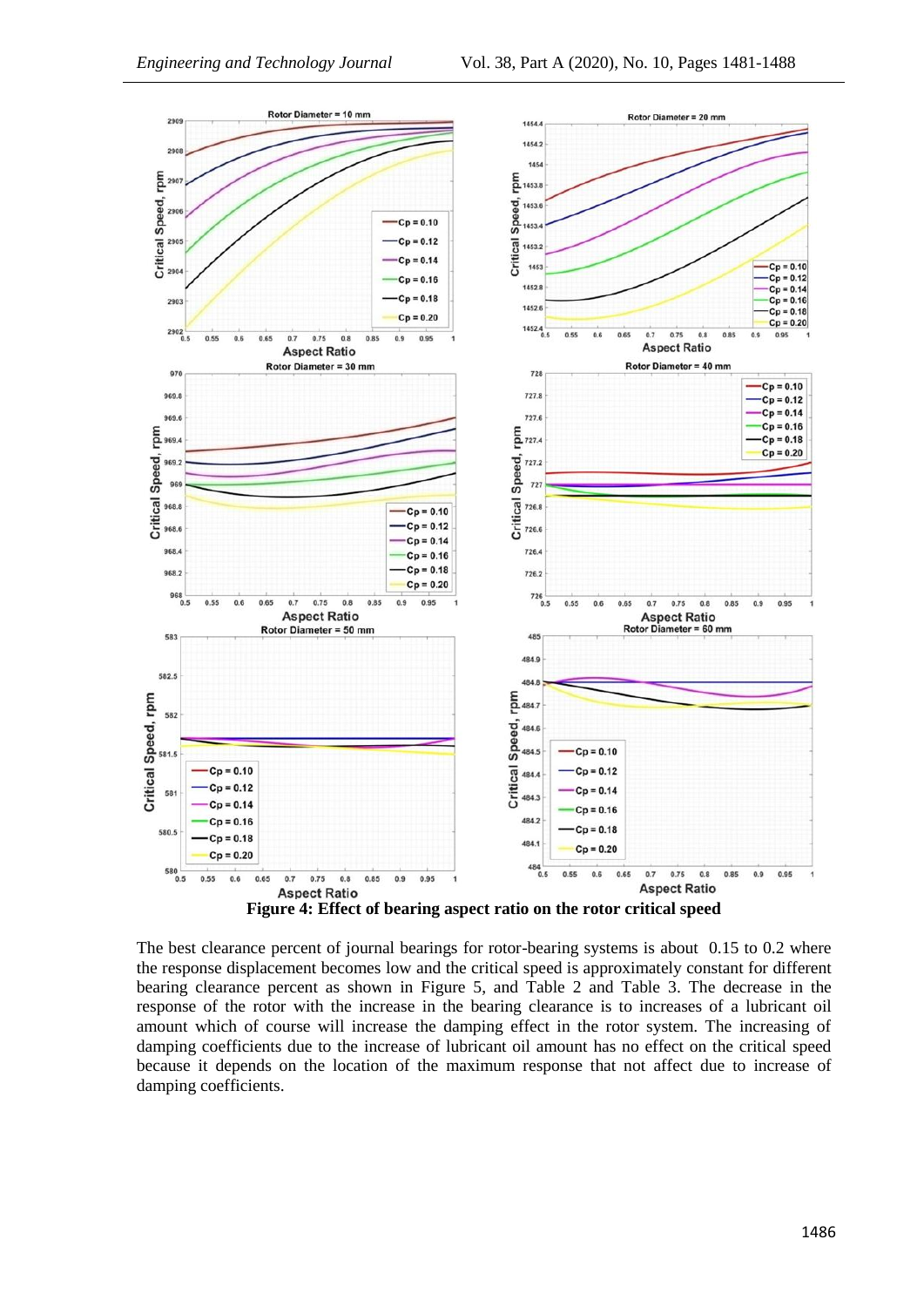

**Figure 5: Effect of bearing clearance on the response and critical speed Table 2: Effect of bearing clearance on the critical speed for different bearing aspect ratio**

| CP<br>AS | 0.10  | 0.12  | 0.14 | 0.16  | 0.18  | 0.20  |
|----------|-------|-------|------|-------|-------|-------|
| 0.5      | 727.1 | 727   | 727  | 727   | 726.9 | 726.9 |
| 0.6      | 727.1 | 727   | 727  | 726.9 | 726.9 | 726.9 |
| 0.7      | 727.1 | 727   | 727  | 726.9 | 726.9 | 726.8 |
| 0.8      | 727.1 | 727   | 727  | 726.9 | 726.9 | 726.8 |
| 0.9      | 727.1 | 727.1 | 727  | 726.9 | 726.9 | 726.8 |
| 1.0      | 727.2 | 727.1 | 727  | 726.9 | 726.9 | 726.8 |

**Table 3: Effect of bearing clearance on the response for different bearing aspect ratio**

| CP<br>AS | 0.10   | 0.12   | 0.14   | 0.16   | 0.18   | 0.20   |
|----------|--------|--------|--------|--------|--------|--------|
| 0.5      | 0.0448 | 0.0334 | 0.0274 | 0.0239 | 0.0216 | 0.0201 |
| 0.6      | 0.0592 | 0.0404 | 0.0306 | 0.025  | 0.0214 | 0.0191 |
| 0.7      | 0.0814 | 0.0525 | 0.0375 | 0.0288 | 0.0235 | 0.0201 |
| 0.8      | 0.1119 | 0.0697 | 0.0478 | 0.0353 | 0.0277 | 0.0227 |
| 0.9      | 0.1516 | 0.0924 | 0.0618 | 0.0444 | 0.0338 | 0.0268 |
| 1.0      | 0.2015 | 0.1211 | 0.0797 | 0.0562 | 0.0418 | 0.0325 |